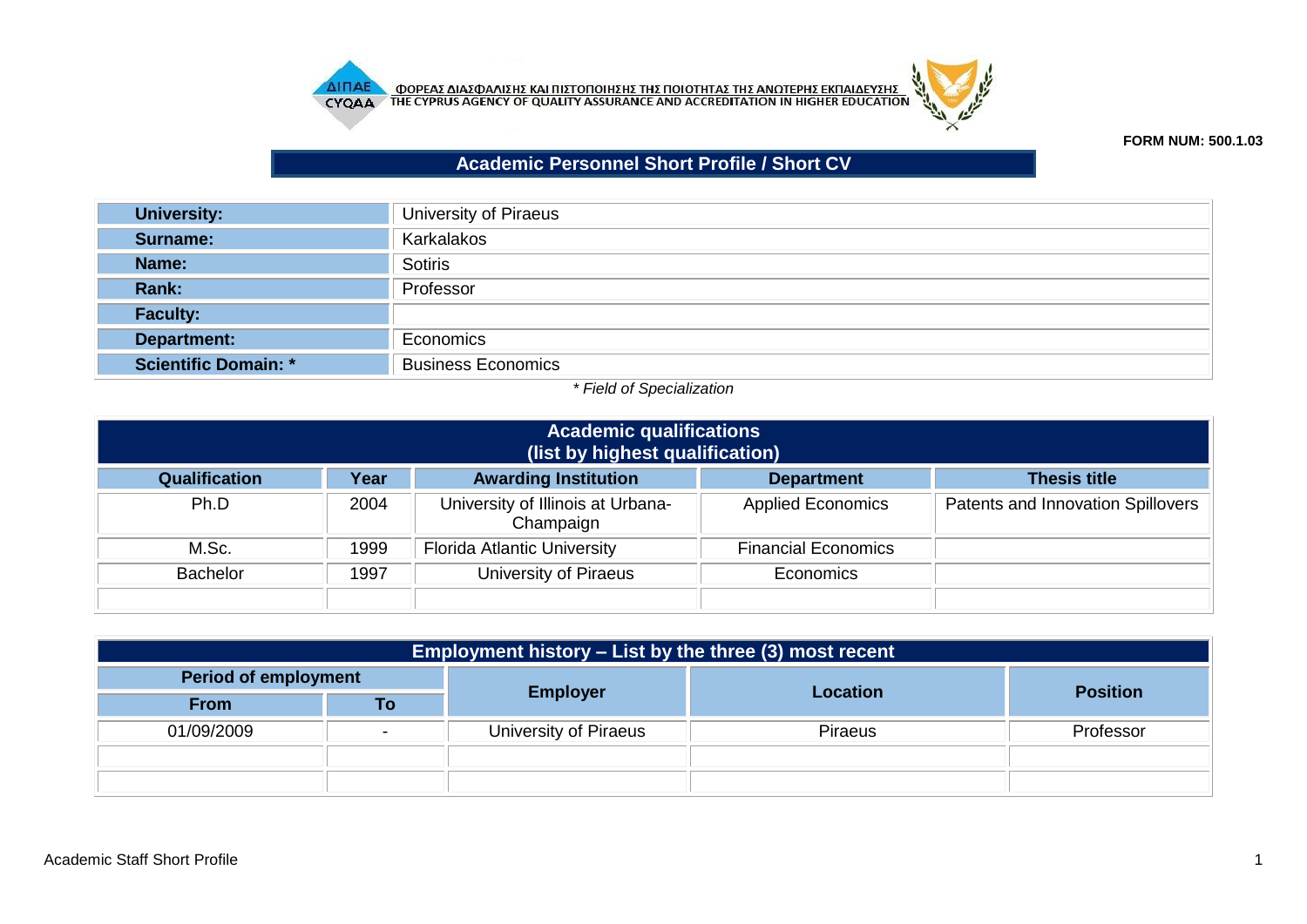| Key refereed journal papers, monographs, books, conference publications etc. List the five (5) more recent and other<br>five (5) selected - (max total 10) |      |                                                                                                                                                                              |                                                                  |                                                               |             |                |
|------------------------------------------------------------------------------------------------------------------------------------------------------------|------|------------------------------------------------------------------------------------------------------------------------------------------------------------------------------|------------------------------------------------------------------|---------------------------------------------------------------|-------------|----------------|
| <b>Ref. Number</b>                                                                                                                                         | Year | <b>Title</b>                                                                                                                                                                 | <b>Other authors</b>                                             | <b>Journal and</b><br><b>Publisher /</b><br><b>Conference</b> | Vol.        | <b>Pages</b>   |
| $\mathbf 1$                                                                                                                                                | 2019 | Spatial and Economic<br>Patterns in Life Expectancy<br>among US States                                                                                                       | Nikos Benos, and Stefania<br>Zotou, 2019.                        | <b>Applied Economics</b>                                      | 51,<br>(54) | 5856-<br>5869. |
| $\overline{2}$                                                                                                                                             | 2019 | Human capital, skills and<br>competencies: varying effects<br>on inward FDI in the EU<br>context                                                                             | Constantina<br>Kottaridi, Konstantina<br>Louloudi                | International<br><b>Business Review</b>                       | 28(2)       | 375-<br>390.   |
| 3                                                                                                                                                          | 2017 | The relationship between<br>energy demand and real GDP<br>growth rate: the role of price<br>asymmetries and<br>spatial externalities within 34<br>countries across the globe | Fotis Panagiotis, Dimitrios<br>Asteriou                          | Energy Economics,                                             | 66          | 69-84.         |
| $\overline{4}$                                                                                                                                             | 2017 | Equity flows, stock returns<br>and exchange rates                                                                                                                            | Kanas, Angelos                                                   | International Journal<br>of Finance and<br>Economics          | 22          | 159-<br>168.   |
| 5                                                                                                                                                          | 2016 | Mobility of Knowledge and<br><b>Local Innovation Activity</b>                                                                                                                | Drivas, Kyriakos &<br>Economidou, Claire &<br>Tsionas, Efthymios | European Economic<br>Review                                   | 85          | 39-61.         |
| 6                                                                                                                                                          |      |                                                                                                                                                                              |                                                                  |                                                               |             |                |
| $\overline{7}$                                                                                                                                             |      |                                                                                                                                                                              |                                                                  |                                                               |             |                |
| 8                                                                                                                                                          |      |                                                                                                                                                                              |                                                                  |                                                               |             |                |
| 9                                                                                                                                                          |      |                                                                                                                                                                              |                                                                  |                                                               |             |                |
| 10                                                                                                                                                         |      |                                                                                                                                                                              |                                                                  |                                                               |             |                |
|                                                                                                                                                            |      |                                                                                                                                                                              |                                                                  |                                                               |             |                |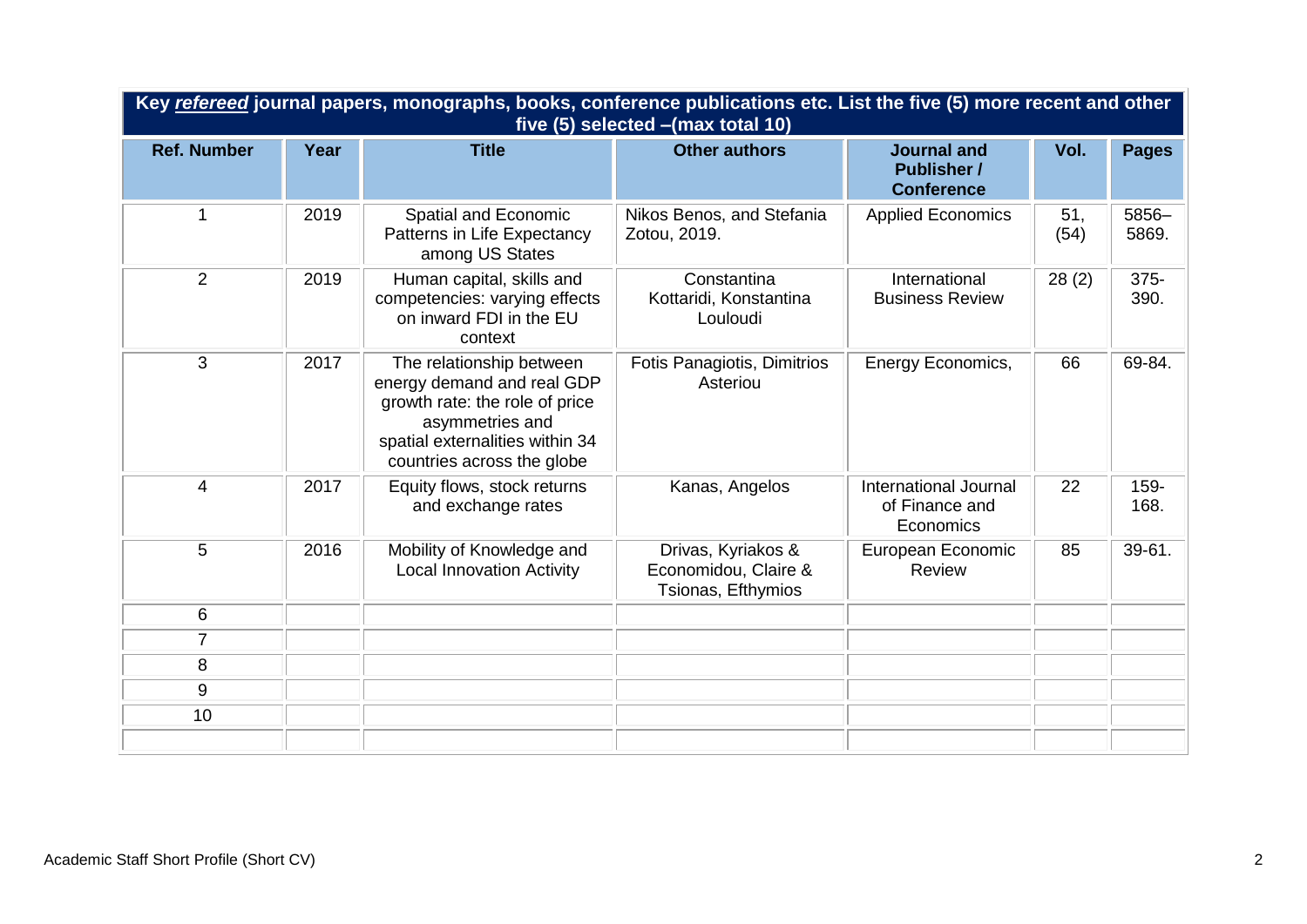| Exhibitions (where applicable). List the five (5) more recent and other five (5) selected.<br>(max total 10) |             |              |                              |           |                           |  |
|--------------------------------------------------------------------------------------------------------------|-------------|--------------|------------------------------|-----------|---------------------------|--|
| <b>Ref. Number</b>                                                                                           | <b>Date</b> | <b>Topic</b> | <b>International / Local</b> | Location* | <b>Role in Exhibition</b> |  |
|                                                                                                              |             |              |                              |           |                           |  |
| 2                                                                                                            |             |              |                              |           |                           |  |
| 3                                                                                                            |             |              |                              |           |                           |  |
| $\overline{4}$                                                                                               |             |              |                              |           |                           |  |
| 5                                                                                                            |             |              |                              |           |                           |  |
| 6                                                                                                            |             |              |                              |           |                           |  |
|                                                                                                              |             |              |                              |           |                           |  |
| 8                                                                                                            |             |              |                              |           |                           |  |
| 9                                                                                                            |             |              |                              |           |                           |  |
| 10                                                                                                           |             |              |                              |           |                           |  |

## \**Specify venue, geographic location etc*

| Research Projects. List the five (5) more recent and other five (5) selected<br>(max total 10) |             |              |                  |                      |  |  |
|------------------------------------------------------------------------------------------------|-------------|--------------|------------------|----------------------|--|--|
| Ref.<br><b>Number</b>                                                                          | <b>Date</b> | <b>Title</b> | <b>Funded by</b> | <b>Project Role*</b> |  |  |
|                                                                                                |             |              |                  |                      |  |  |
| $\overline{2}$                                                                                 |             |              |                  |                      |  |  |
| 3                                                                                              |             |              |                  |                      |  |  |
| 4                                                                                              |             |              |                  |                      |  |  |
| 5                                                                                              |             |              |                  |                      |  |  |
| 6                                                                                              |             |              |                  |                      |  |  |
| 7                                                                                              |             |              |                  |                      |  |  |
| 8                                                                                              |             |              |                  |                      |  |  |
| 9                                                                                              |             |              |                  |                      |  |  |
| 10                                                                                             |             |              |                  |                      |  |  |

*\*Project Role: i.e. Scientific/Project Coordinator, Research Team Member, Researcher, Assistant Researcher, other*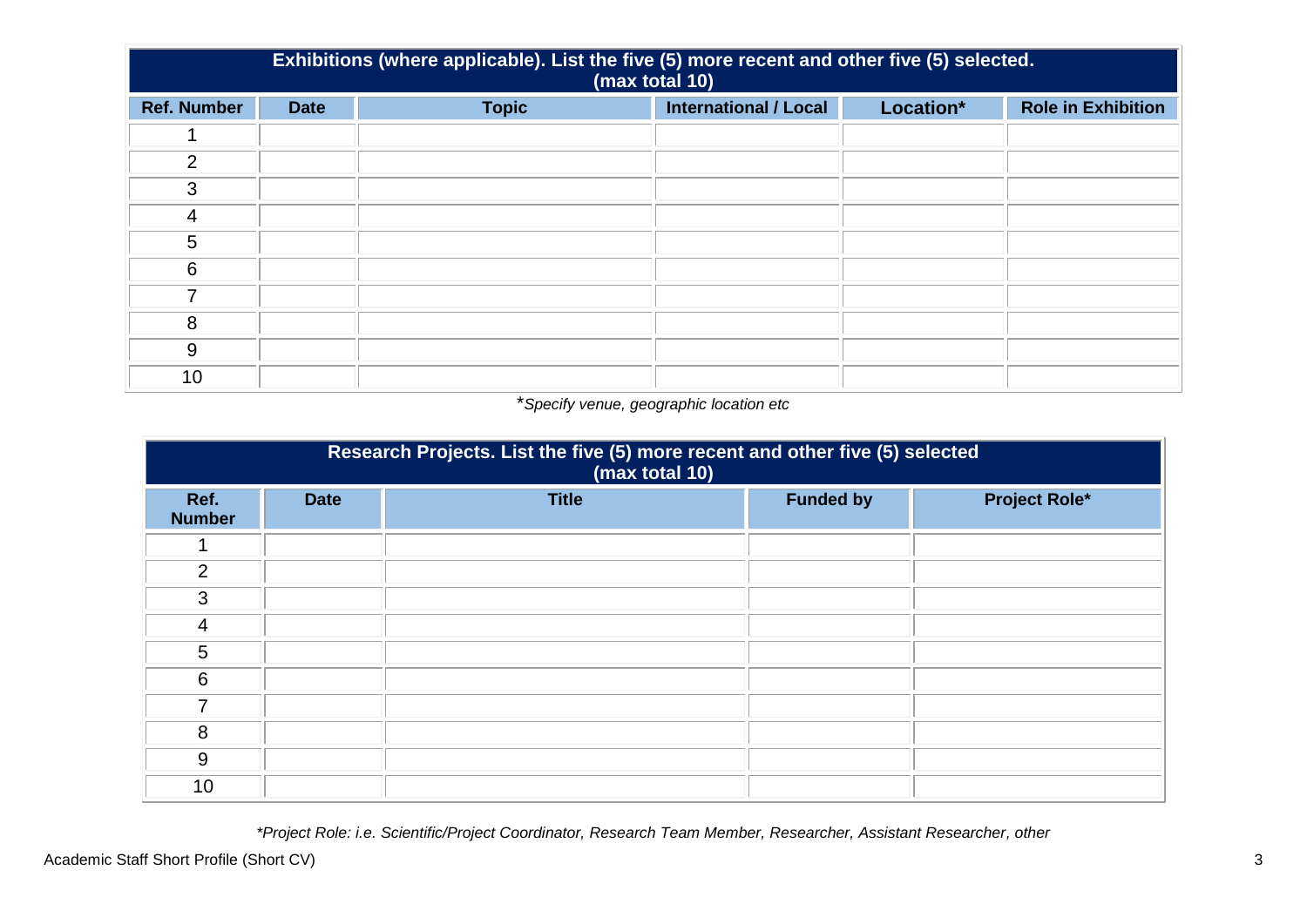| Consulting Services and/or Participation in Councils / Boards/ Editorial Committees.<br>List the five (5) more recent |                                                                                                      |  |  |  |  |  |
|-----------------------------------------------------------------------------------------------------------------------|------------------------------------------------------------------------------------------------------|--|--|--|--|--|
| <b>Ref. Number</b>                                                                                                    | <b>Organization</b><br><b>Period</b><br><b>Title of Position or Service</b><br><b>Key Activities</b> |  |  |  |  |  |
|                                                                                                                       |                                                                                                      |  |  |  |  |  |
|                                                                                                                       |                                                                                                      |  |  |  |  |  |
|                                                                                                                       |                                                                                                      |  |  |  |  |  |
|                                                                                                                       |                                                                                                      |  |  |  |  |  |
|                                                                                                                       |                                                                                                      |  |  |  |  |  |

| Awards / International Recognition (where applicable). List the five (5) more recent and other five (5) selected.<br>(max total 10) |             |              |                    |  |  |  |
|-------------------------------------------------------------------------------------------------------------------------------------|-------------|--------------|--------------------|--|--|--|
| Ref.<br><b>Number</b>                                                                                                               | <b>Date</b> | <b>Title</b> | <b>Awarded by:</b> |  |  |  |
|                                                                                                                                     |             |              |                    |  |  |  |
| 2                                                                                                                                   |             |              |                    |  |  |  |
| 3                                                                                                                                   |             |              |                    |  |  |  |
| 4                                                                                                                                   |             |              |                    |  |  |  |
| 5                                                                                                                                   |             |              |                    |  |  |  |
| 6                                                                                                                                   |             |              |                    |  |  |  |
| 7                                                                                                                                   |             |              |                    |  |  |  |
| 8                                                                                                                                   |             |              |                    |  |  |  |
| 9                                                                                                                                   |             |              |                    |  |  |  |
| 10                                                                                                                                  |             |              |                    |  |  |  |

**Other Achievements. List the five (5) more recent and other five (5) selected. (max total 10)**